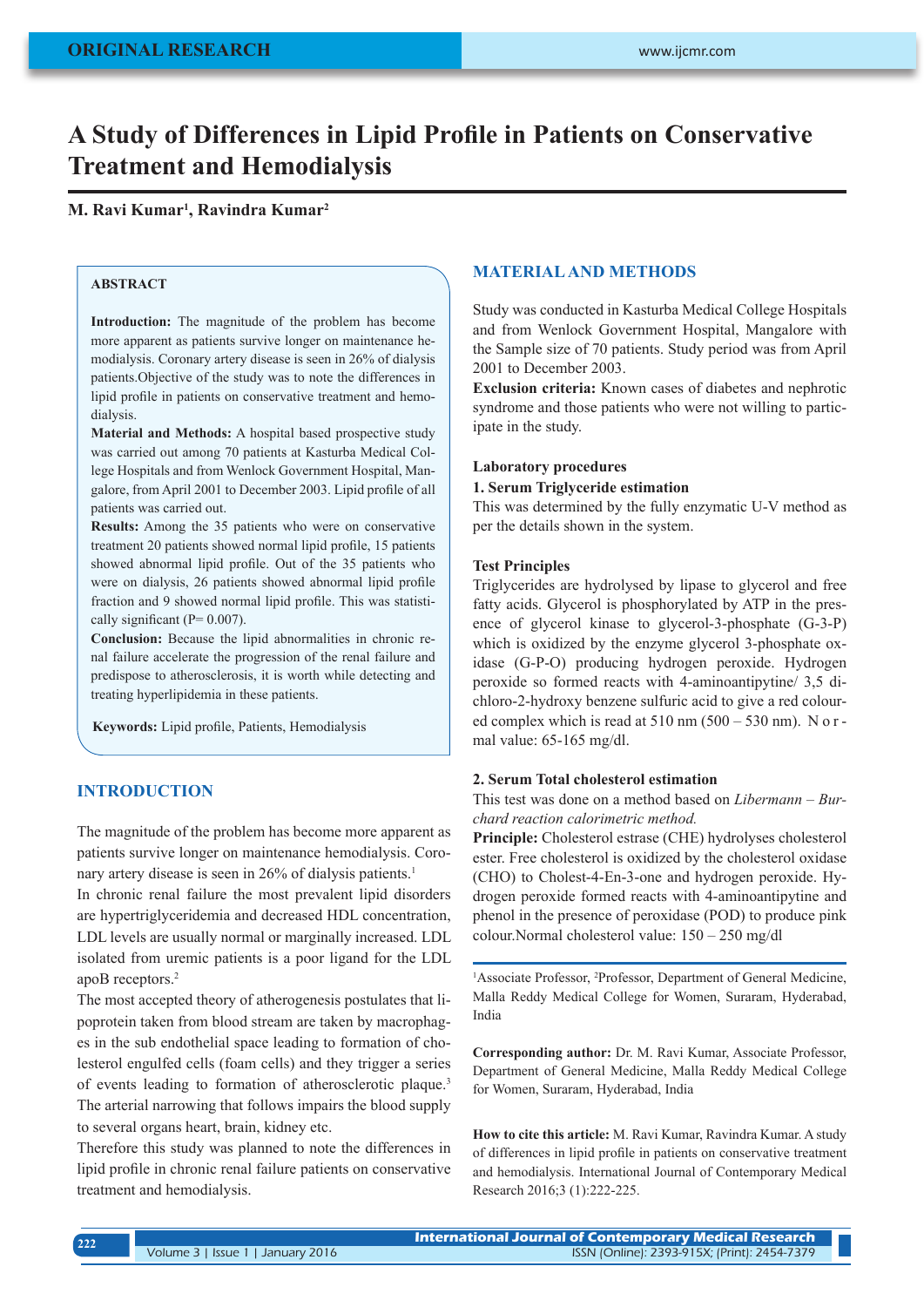#### **3. HDL – Cholesterol estimation**

This involves two steps, precipitation and cholesterol estimation of the HDL – fraction by a modification of the method described by Burstein et al.

**Principle:** Chylomicrons, VLDL, and LDL were precipitated by adding phosphotungstic acid and magnesium ions to the sample. Centrifugation of the precipitant levels only the HDL in the supernatant (centrifugation done at 4000 rpm for a minimum of 30 minutes). The supernatant was separated out and its cholesterol content was determined enzymatically.

Normal values: Males: 35 – 55 mg/dl Females:  $45 - 65$  mg/dl

#### **In patients with high triglyceride values**

The HDLc estimation was done after dilution of serum (1:1) with isotonic saline and the resultant cholesterol value of HDL was multiplied by 2. This was done to prevent the erroneous values of HDLc due to impaired sedimentation of the precipitate in a serum with high triglyceride concentration.

#### **4. LDL-Cholesterol estimation**

LDL cholesterol as calculated by using a standard WHO approved formula based on total cholesterol, triglyceride and HDL – cholesterol values.

Normal values: upto 150 mg/dl.

### **5. VLDL – Cholesterol**

VLDL was calculated using the formulae:  $VLDL = Triglyc$ eride level divided by 5.

|                                                              |               | Normal | Abnormal | <b>Total</b> |  |  |  |
|--------------------------------------------------------------|---------------|--------|----------|--------------|--|--|--|
| <b>Conservative</b>                                          | Count         | 20     | 15       | 35           |  |  |  |
|                                                              | $\frac{0}{0}$ | 57.1   | 42.9     | 100          |  |  |  |
| Dialysis                                                     | Count         | 9      | 26       | 35           |  |  |  |
|                                                              | $\frac{0}{0}$ | 25.7   | 74.3     | 100          |  |  |  |
| Total                                                        | Count         | 29     | 41       | 70           |  |  |  |
|                                                              | $\frac{0}{0}$ | 41.4   | 58.6     | 100          |  |  |  |
| $X^2 = 7.124$ ; p = 0.007 hs                                 |               |        |          |              |  |  |  |
| Table-1: List of CRF patients who are managed conservatively |               |        |          |              |  |  |  |
| and on maintainence hemodialysis                             |               |        |          |              |  |  |  |

In the absence of chylomicrons only three forms of lipoproteins are present in the sera – VLDL, LDL and HDL.

Since VLDL is the primary triglyceride carrying form in the fasting stage, its concentration can be approximated by dividing the amount of plasma triglyceride by 5 (based on the triglyceride to cholesterol ratio of VLDL).

Apart from the above mentioned trichemical assays, the other investigations set out in the proforma were carried out whenever necessary.

Age and sex wise distribution of serum lipids and lipoproteins were calculated with standard deviation. The correlation co-efficient was used to measure the association.

## **RESULTS**

Total 70 cases of chronic renal failure patients were taken. Among the 35 patients who were on conservative treatment 20 patients showed normal lipid profile, 15 patients showed abnormal lipid profile. Out of the 35 patients who were on dialysis, 26 patients showed abnormal lipid profile fraction and 9 showed normal lipid profile.This was statistically significant ( $P= 0.007$ ).

**TC:** The total cholesterol values in hemodialysis patients are increased as compared to patients on conservative treatment,  $209.00 \pm 45.87$  and 193.91  $\pm 47.45$  respectively. However this is statistically not significant  $(P=0.181)$ .

**TG:** There is significant rise in TG levels of hemodialysis patients as compared to patients on conservative treatment,  $195.82 \pm 55.70$  and  $141.77 \pm 65.59$  respectively. This is statistically highly significant ( $P = 0.001$ ).

**HDL:** The HDL cholesterol levels are lower in hemodialysis patients as compared to patients on conservative treatment  $33.85 \pm 4.43$  and  $39.34 \pm 7.67$  respectively. This is statistically highly significant ( $P= 0.001$ ).

**LDL:** The LDL cholesterol values are higher in hemodialysis patient as compared to patients on conservative management  $135.97 \pm 41.96$  and  $126.21 \pm 48.46$  respectively. However this is not statistically significant (P= 0.371)**.**

**VLDL:** The VLDL cholesterol level in hemodialysis patients are increased as compared to patients on conservative treatment 39.16  $\pm$ 11.14 and 28.35  $\pm$  13.11 respectively. This

| <b>Lipid Profile</b>                                                                                | Group      | N  | Mean   | <b>Std. Deviation</b> |      | P value       |  |  |
|-----------------------------------------------------------------------------------------------------|------------|----|--------|-----------------------|------|---------------|--|--|
| T. cholesterol                                                                                      | Renal fail | 35 | 193.91 | 47.45                 | 1.35 | $P = 181$ ns  |  |  |
|                                                                                                     | Dialysis   | 35 | 209.00 | 45.87                 |      |               |  |  |
| Triglycerides                                                                                       | Renal fail | 35 | 141.77 | 65.59                 | 3.71 | $P = 001$ vhs |  |  |
|                                                                                                     | Dialysis   | 35 | 195.82 | 55.70                 |      |               |  |  |
| <b>HDLc</b>                                                                                         | Renal fail | 35 | 39.34  | 7.67                  | 3.66 | $P = 001$ vhs |  |  |
|                                                                                                     | Dialysis   | 35 | 33.85  | 4.43                  |      |               |  |  |
| LDLc                                                                                                | Renal fail | 35 | 126.21 | 48.46                 | 0.90 | $P = .371$ ns |  |  |
|                                                                                                     | Dialysis   | 35 | 135.97 | 41.96                 |      |               |  |  |
| <b>VLDLc</b>                                                                                        | Renal fail | 35 | 28.35  | 13.11                 | 3.71 | $P = 001$ vhs |  |  |
|                                                                                                     | Dialysis   | 35 | 39.16  | 11.14                 |      |               |  |  |
| HDL/TC                                                                                              | Renal fail | 35 | 0.21   | 6.78E-02              | 2.95 | $P = 0.04$ hs |  |  |
|                                                                                                     | Dialysis   | 35 | 0.17   | 5.60E-02              |      |               |  |  |
| Table-2: Lipid profile in chronic renal failure patients on conservative treatment and hemodialysis |            |    |        |                       |      |               |  |  |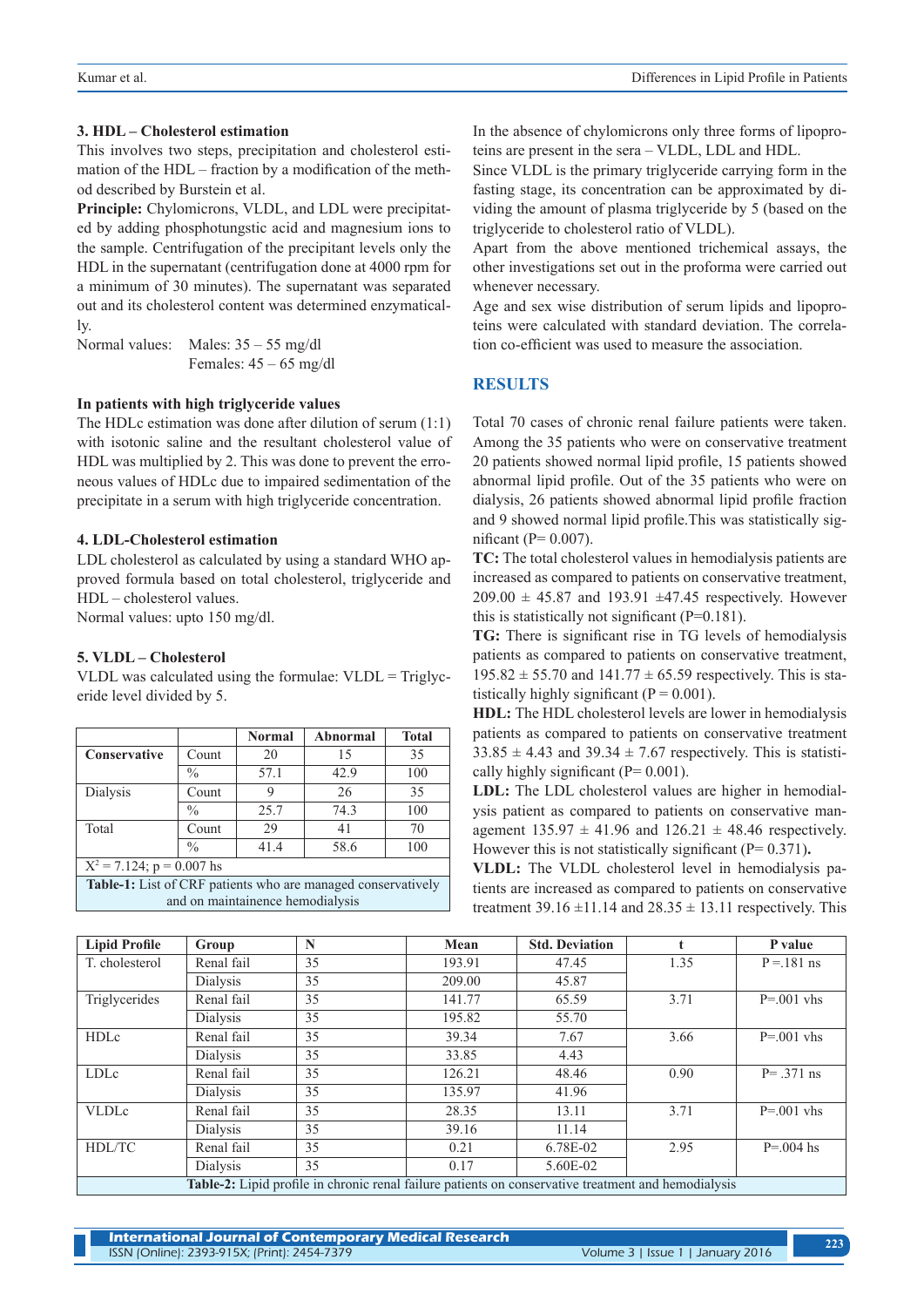is statistically highly significant (P=0.001).

**HDL/TC:** The HDL/TC ratio in hemodialysis patients is decreased, as compared to patients on conservative treatment,  $0.17 \pm 5.60E - 02$  and  $0.21 \pm 6.78$  E-02 respectively. However this is statistically significant (P=0.004).

## **DISCUSSION**

The results of comparative study of lipid profile in chronic renal failure patients on conservative treatment and hemodialysis showedincrease triglyceride and VLDL levels and decrease in HDL levels were seen in hemodialysis patients compared to patient on conservative treatment. But total cholesterol, LDL was not raised significantly. HDL/TC ratio was decreased in hemodialysis patients.

Out of 70 CRF patients 35 patients were on continuous hemodialysis and 35 were on conservative management. The patients who were on hemodialysis were suffering from chronic renal failure from long time compared to patients on conservative management. Probably that might have contributed to increase number of lipid abnormalities in those patients.

The dialysate glucose, acetate buffer, heparinization in hemodialysis contributed to aggravation of hyperlipidemia.4 Glucose and acetate primarily contribute to aggravation of the hyperlipidemia.

Heparinization can deplete lipoprotein lipase (LPL) stores, hepatic triglyceride lipase (HTGL) and also inhibit LCAT.<sup>5</sup> In this study triglycerides were markedly elevated in hemodialysis patients as compared to patients on conservative treatment and this was statistically significant  $(P=0.001)$ .

Monzani et al., in their study showed hemodialyis patients had general worsening of the lipoprotein profile with elevated APO-E levels and indirect evidence of remnant accumulation. PTH did not have any significant influence on lipoprotein pattern. Increased insulin levels during HD might partly account for high triglyceride of these patients.

The results point to elevated Apo CIII, reduced Apo CII / Apo CIII and Apo E/ APO CII ratios as typical features of uremic hyperlipidemia and show that a defective triglyceride removal is the major pathogenic mechanism of uremic high triglyceride.

Hemodialysis treatment generally seems to worsen the lipid and Apo lipoprotein pattern observed in predialytic stage of CRF.7 M. Senti et al in their study on patients with CRF on HD had high triglyceride levels.<sup>6</sup> Increased serum triglyceride levels have been well documented in patients on chronic maintainance hemodialysis.7,8

HDL levels were significantly low in dialysis patients as compared to patients on conservative treatment and this was statistically significant (P=0.001). M. Senti, et al., their study of CRF patients on HD showed low HDL levels.<sup>6</sup>

Morena Marion, et al., in their study on hemodialysis patients states that hemodialysis patients are exposed to several atherogenic factors resulting from qualitative and functional lipid abnormalities, including triglyceride rich particles, increased susceptibility to LDL oxidation and finally impairment of HDL protective effects.

The results suggest that qualitative abnormalities such as an impairment of HDL associated enzymes are associated with a decrease of HDL levels during hemodialysis.

Hence in addition to the known impairment of reverse cholesterol transport, the reduction of HDL protective capacity against oxidative stress could be involved in the development of HD induced atherosclerosis.<sup>9</sup>

The VLDL levels in chronic renal failure on hemodialysis were increased significantly compared to patients who were as conservative treatment. This increase was statistically significant (P=0.001).

J. Pedro–Botet in his study showed increased levels of VLDL fractions in hemodialysis patients. The possible rise of hypertriglyceridemia and changes in VLDL composition as risk factor for coronary heart disease remains a matter of dispute.<sup>10</sup>

The total cholesterol is marginally raised in hemodialysis patients as compared to patients on conservative management and it is not statistically significant (P=0.181). The LDL cholesterol was not raised significantly in dialysis patient as compared to patient on conservative management (P=0.371). It is statistically not significant.

The HDL/TC ratio is low in hemodialysis patients as compared to patients on conservative treatment (P=0.004) it is statistically significant.

Shah et al., showed low values of LDL cholesterol and total cholesterol in dialysis patients.4 DC Wheeler stated increased LDL cholesterol and hypercholestremia seen in hemodialysis patients.<sup>11</sup> According to King W. Ma, hypercholesterolemia rarely occurs in uremic and dialysed patients.<sup>12</sup>

## **CONCLUSION**

On comparison of chronic renal failure patients on hemodialysis and patients on conservative treatment there is significant rise in triglycerides and VLDL cholesterol levels, however HDL cholesterol level were found to be significantly lower in hemodialysis patients as compared to patients on conservative treatment.

The significant rise in triglyceride and VLDL concentrations is the cause for increase cardiovascular abnormalities in CRF patients.Significant reduction in HDL and HDL / TC ratio are the important predictive indices for the risk of developing coronary artery disease in all groups of patients with chronic renal failure. This may be major contributory factor for enhanced atherogenesis in these patients.

Finally because the lipid abnormalities in chronic renal failure accelerate the progression of the renal failure and predispose to atherosclerosis, it is worth while detecting and treating hyperlipidemia in these patients.